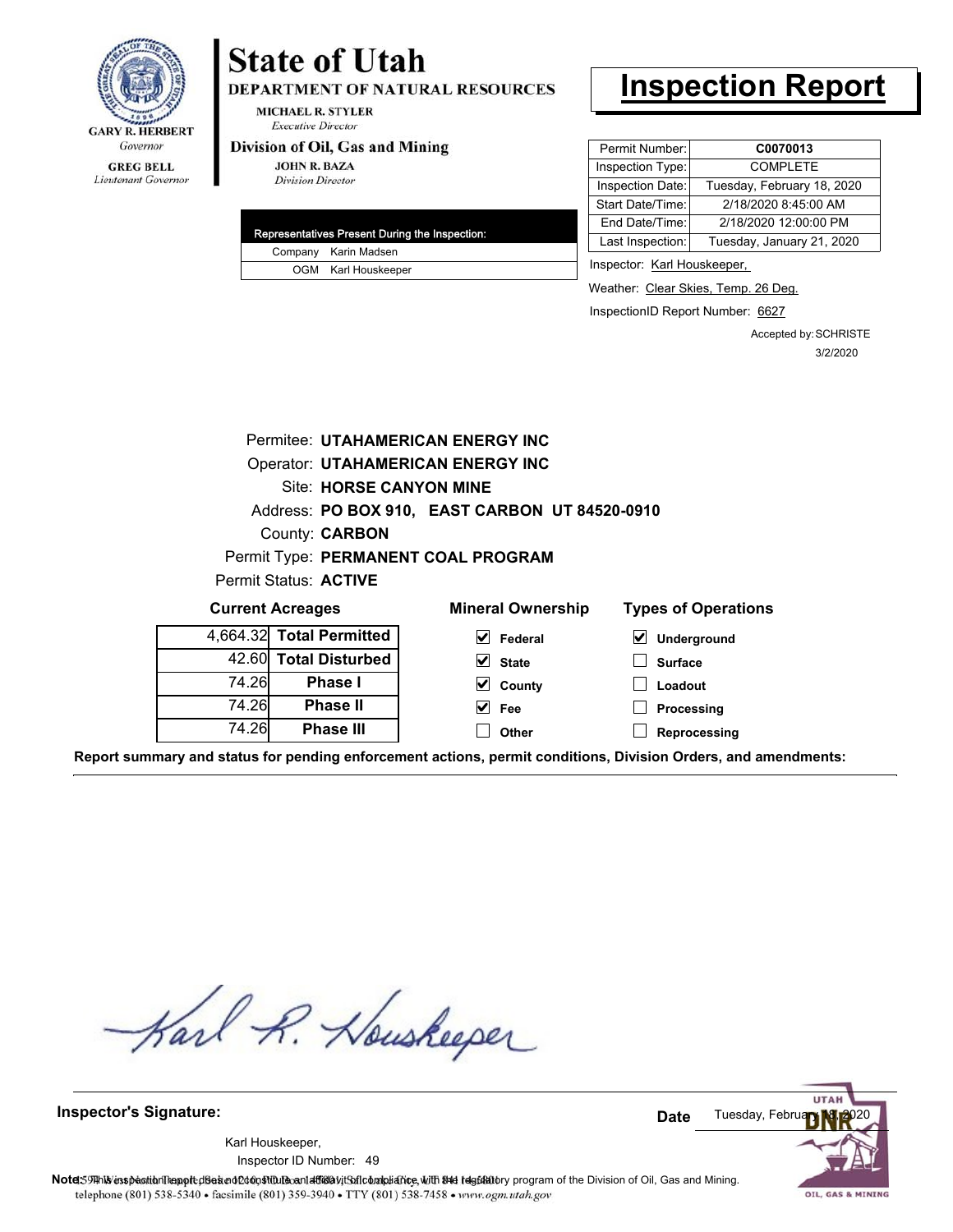*Page 2 of 4*

#### *REVIEW OF PERMIT, PERFORMANCE STANDARDS PERMIT CONDITION REQUIREMENTS*

*1. Substantiate the elements on this inspection by checking the appropriate performance standard.*

 *a. For COMPLETE inspections provide narrative justification for any elements not fully inspected unless element is not appropriate to the site, in which case check Not Applicable.*

 *b. For PARTIAL inspections check only the elements evaluated.*

*2. Document any noncompliance situation by reference the NOV issued at the appropriate performance standard listed below.*

*3. Reference any narratives written in conjunction with this inspection at the appropriate performace standard listed below.*

*4. Provide a brief status report for all pending enforcement actions, permit conditions, Divison Orders, and amendments.*

|     |                                                               | Evaluated                       | Not Applicable Comment |                                 | Enforcement |
|-----|---------------------------------------------------------------|---------------------------------|------------------------|---------------------------------|-------------|
| 1.  | Permits, Change, Transfer, Renewal, Sale                      | V                               |                        | V                               |             |
| 2.  | Signs and Markers                                             | $\overline{\mathbf{v}}$         |                        | $\overline{\blacktriangledown}$ |             |
| 3.  | Topsoil                                                       | $\overline{\mathbf{v}}$         |                        |                                 |             |
| 4.a | Hydrologic Balance: Diversions                                | $\blacktriangledown$            |                        | $\blacktriangledown$            |             |
| 4.b | Hydrologic Balance: Sediment Ponds and Impoundments           | $\blacktriangledown$            |                        | $\blacktriangledown$            |             |
| 4.c | Hydrologic Balance: Other Sediment Control Measures           | $\blacktriangledown$            |                        |                                 |             |
| 4.d | Hydrologic Balance: Water Monitoring                          | $\overline{\mathbf{v}}$         |                        |                                 |             |
| 4.e | Hydrologic Balance: Effluent Limitations                      | ☑                               |                        | $\overline{\mathbf{v}}$         |             |
| 5.  | <b>Explosives</b>                                             | $\blacktriangledown$            |                        | $\blacktriangledown$            |             |
| 6.  | Disposal of Excess Spoil, Fills, Benches                      | $\blacktriangledown$            |                        |                                 |             |
| 7.  | Coal Mine Waste, Refuse Piles, Impoundments                   | $\blacktriangledown$            |                        | $\blacktriangledown$            |             |
| 8.  | Noncoal Waste                                                 | ⊽                               |                        |                                 |             |
| 9.  | Protection of Fish, Wildlife and Related Environmental Issues | ✔                               |                        |                                 |             |
|     | 10. Slides and Other Damage                                   | ☑                               |                        |                                 |             |
| 11. | Contemporaneous Reclamation                                   | ⊻                               |                        |                                 |             |
| 12. | <b>Backfilling And Grading</b>                                | $\overline{\mathbf{v}}$         |                        |                                 |             |
|     | 13. Revegetation                                              | $\overline{\mathbf{v}}$         |                        |                                 |             |
| 14. | Subsidence Control                                            | $\overline{\mathbf{v}}$         |                        |                                 |             |
|     | 15. Cessation of Operations                                   | ☑                               |                        |                                 |             |
|     | 16.a Roads: Construction, Maintenance, Surfacing              | ☑                               |                        |                                 |             |
|     | 16.b Roads: Drainage Controls                                 | $\blacktriangledown$            |                        |                                 |             |
|     | 17. Other Transportation Facilities                           | $\overline{\mathbf{v}}$         |                        |                                 |             |
|     | 18. Support Facilities, Utility Installations                 | $\overline{\blacktriangledown}$ |                        |                                 |             |
|     | 19. AVS check                                                 | $\blacktriangledown$            |                        |                                 |             |
|     | 20. Air Quality Permit                                        | $\blacktriangledown$            |                        | $\overline{\mathbf{v}}$         |             |
|     | 21. Bonding and Insurance                                     | V                               |                        | $\blacktriangledown$            |             |
|     | 22. Other                                                     | $\blacktriangledown$            |                        |                                 |             |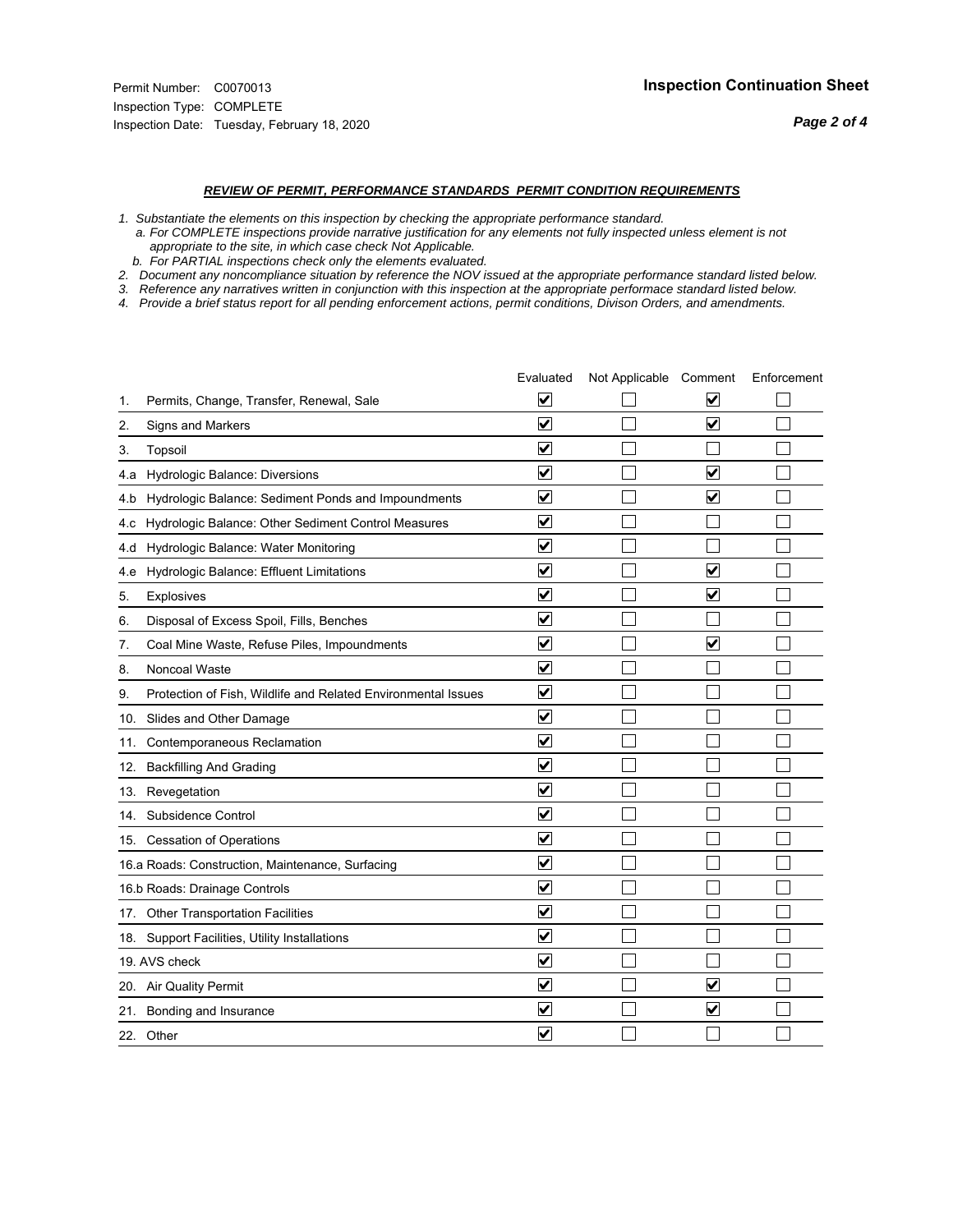#### **1. Permits, Change, Transfer, Renewal, Sale**

Division of Oil, Gas and Mining Permit C/007/0013 was issued for the Horse Canyon/Lila Canyon Mine on May 6, 2016 and expires on May 6, 2021.

Surety bond for Lila Canyon mine is Bond # N-6000363

Insurance is covered by Lloyds Underwriters of London Policy PC30400W was issued on June 1, 2019 and expires on June 1, 2020. Minimum coverage requirements have been met. Explosion coverage is part of the policy. The certificate holder is listed as the State of Utah. The cancellation clause is acceptable to the Division.

UPDES Permit General UTG-040000, site specific UTG-040024. Permit effective April 1, 2019 and expires at midnight on March 31, 2024. There are two outfalls or discharge points associated with this permit. 001 Is for Sediment Pond #1 (Larger Pond) and 002 Mine Water.

UPDES Sanitary Permit #UT0026018/Biosolids #UTL0000000 effective December 1, 2015 and expires at midnight on November 30, 2020.

Air Quality Permit DAQE-AN0121850002-08 issued October 23, 2000 and still remains in effect.

Reclamation agreement is signed by the company and the Division on June 12, 2019.

SPCC Plan is dated August 2012. The plan is P.E. dated, Stamped and Signed by a Utah P.E. on February 08, 2019.

Business License is through Emery County #128 expires 02/29/2020.

### **2. Signs and Markers**

The mine identification sign was checked during the inspection. The sign lists the name, address, phone number and mining permit number of the operator. The sign is in compliance with the coal rules.

### **4.a Hydrologic Balance: Diversions**

The diversion that is along side of the roadway between the new storage yard and the topsoil pile is starting to building with sediment and needs re-definition.

The other diversions on site were open and functional.

### **4.b Hydrologic Balance: Sediment Ponds and Impoundments**

Both sediment ponds were dry

First quarter 2020 sediment pond inspections were done on 01/07/2020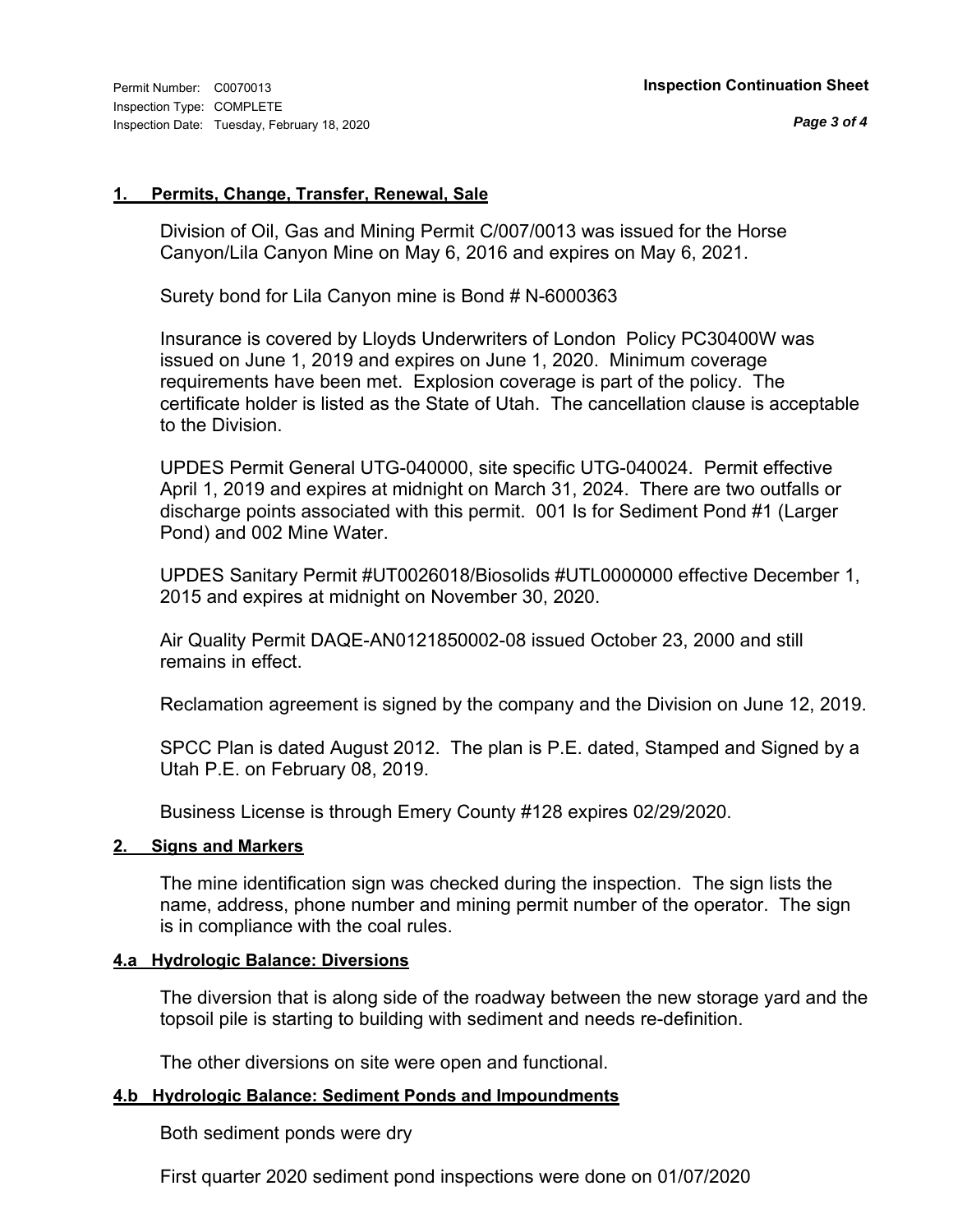Inspection Type: COMPLETE Inspection Date: Tuesday, February 18, 2020

*Page 4 of 4*

#### **4.e Hydrologic Balance: Effluent Limitations**

Reviewed the December 2019 discharge reports. Reports are submitted to DEQ electrically every month.

### **5. Explosives**

The explosive storage area is signed and the magazines for explosives and cps are separate. These magazines are grounded against lightning strikes.

#### **7. Coal Mine Waste, Refuse Piles, Impoundments**

There are no refuse piles associated with this permit.

#### **20. Air Quality Permit**

Air Quality Permit DAQE-AN0121850002-08 issued October 23, 2000 and still remains in effect.

#### **21. Bonding and Insurance**

The bond is in place for this mining permit. The total current bond is \$2,057,000.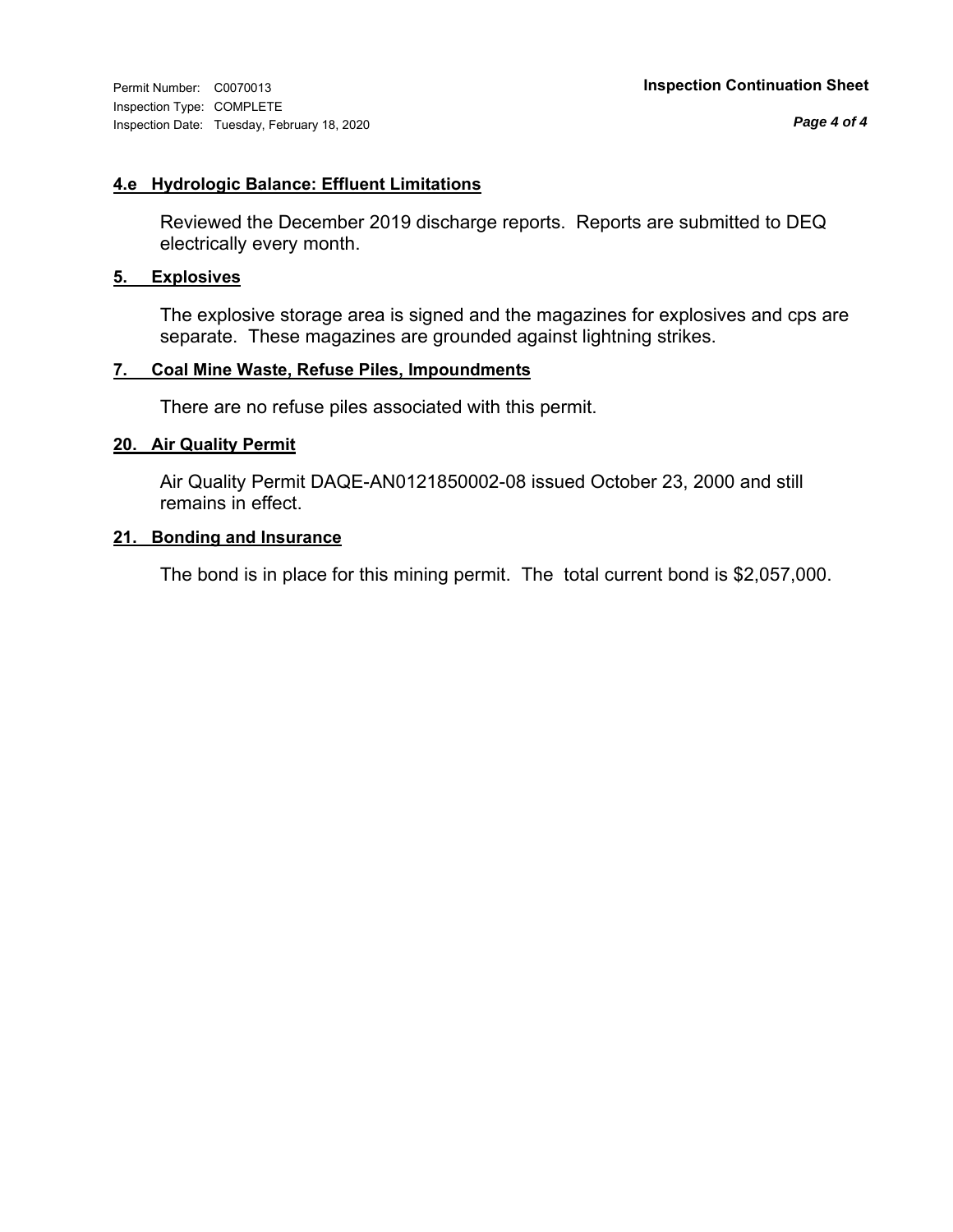**UtahAmerican Energy, Inc. HORSE CANYON MINE PART "B" Lila Canyon Mine PO BOX 910** EAST CARBON, UT 8,1520

 $(435) 888 - 4000$ DOGM #C 007/013 **MSHA ID# 42-022-4**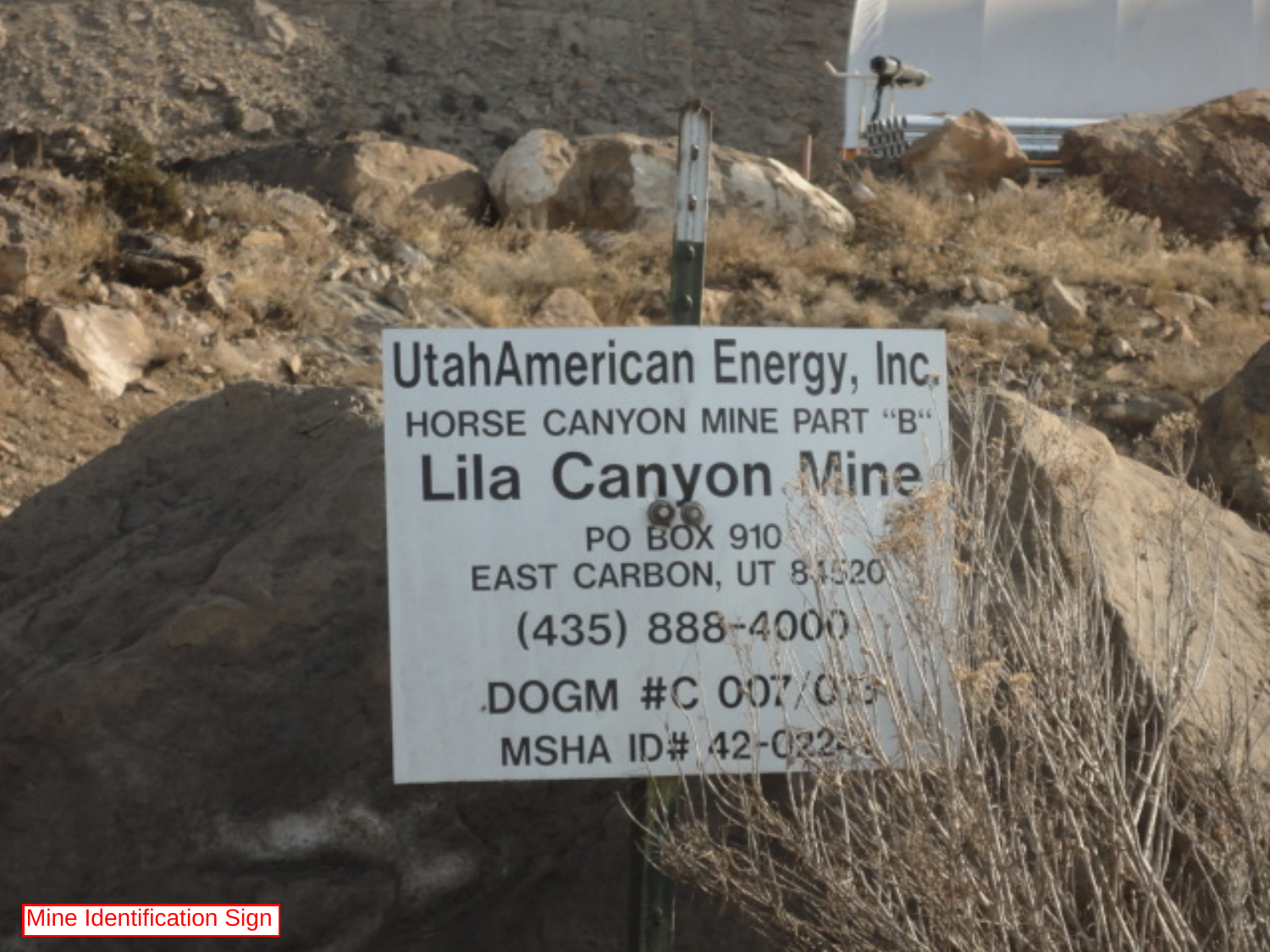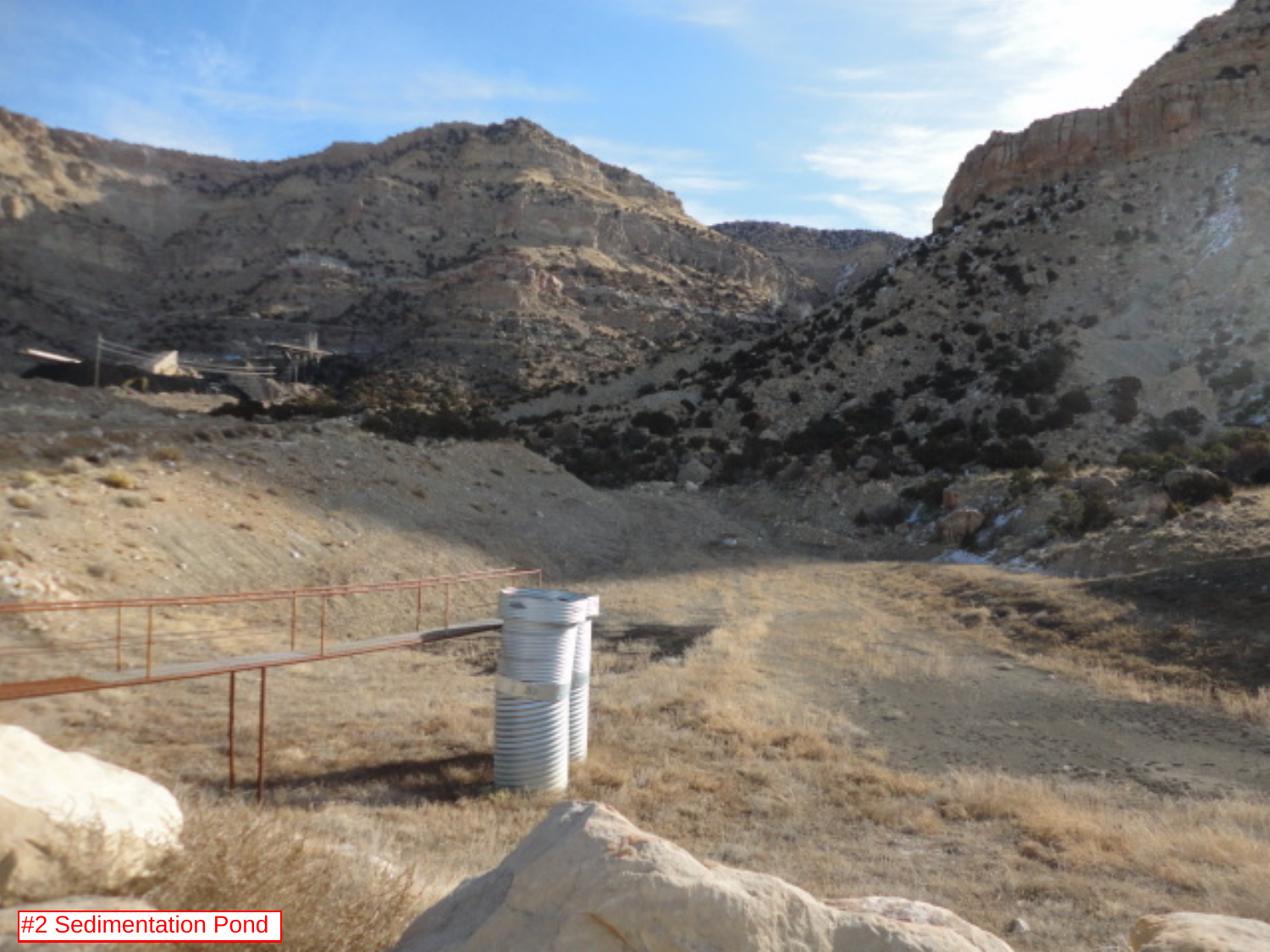